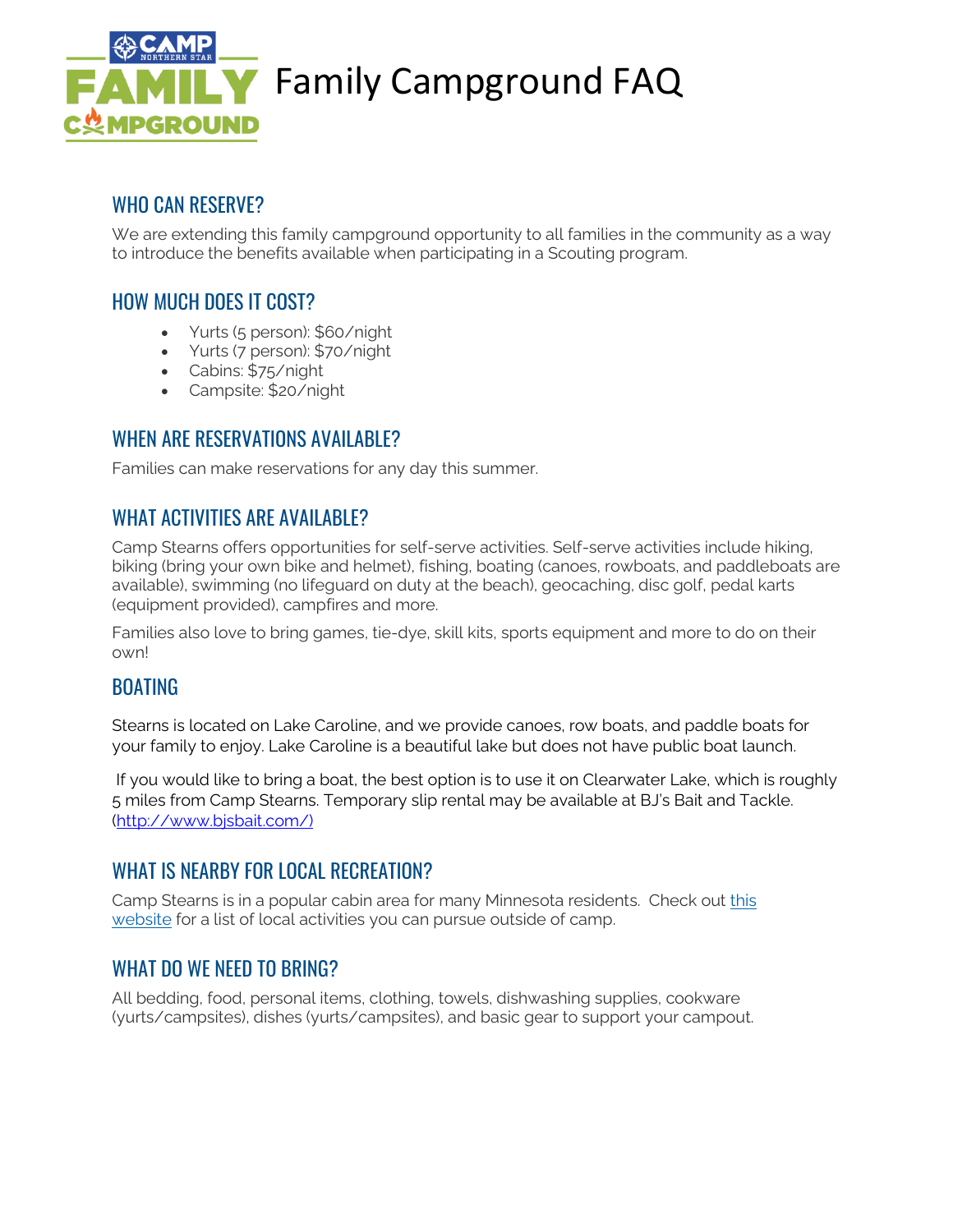

# **LY** Family Campground FAQ

#### DOES CAMP PROVIDE FOOD?

Families are responsible for providing all their own food. Refrigeration is available for both yurts and cabins. Local grocery stores are within a 20-minute drive if you need to resupply.

#### CAN I COOK IN A YURT?

Yurts include a small refrigerator, microwave, and counter for food storage. We recommend keeping all food in secure scent-proof containers. No open flame cooking or candles are allowed inside of yurts. Crockpots and small appliances are acceptable. A picnic table and fire ring area for cooking is available outside.

#### WHEN IS CHECK IN AND CHECK OUT?

Check in is available beginning at 2 p.m. on your day of arrival and we ask all families to check out by 12 p.m. on day of departure.

#### WHAT ARE YOUR REFUND AND CANCELATION POLICIES?

Cancelations can be made up to 3 weeks in advance for a full refund less the non-refundable deposit.

#### WHAT ARE YOUR POLICES ON PETS, DRINKING, AND SMOKING?

We apologize, but you'll have to leave your pets at home as we have a collective no pets policy. Alcohol and illegal drugs are not allowed on any of our camp properties.

Smoking is limited to parking lots and should not be done around other camp participants or inside buildings.

#### HOW DO I GET TO CAMP STEARNS?

Address: 3303 County Road 44, South Haven, MN, 55382. Map software and applications will recognize this address and lead you directly to the camp gate.

From the Twin Cities Metro, head west on Interstate 91. Take Exit 178 at Clearwater. Turn left on County Road 24 and follow signs to camp.

We have lots of self-serve activities that will be perfect for the whole family.